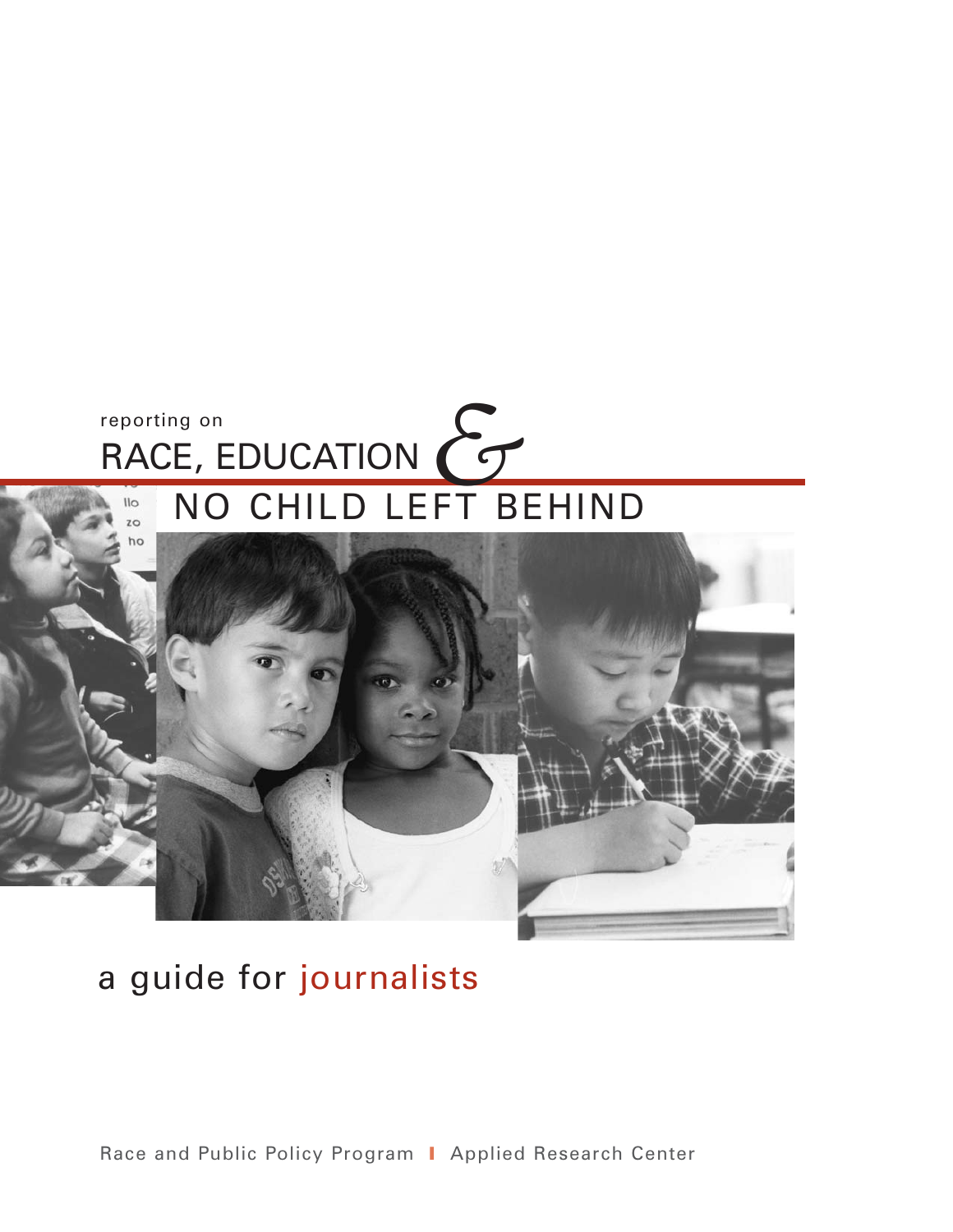Copyright © 2003 by the Applied Research Center

All rights reserved. No part of this book may be reproduced or transmitted in any form or by any means, electronic or mechanical, including photocopying, recording, or by any information storage and retrieval system, without permission from the publisher.



Applied Research Center 3781 Broadway Oakland, CA 94611 (510) 653-3415 arc@arc.org [www.arc.org](http://www.arc.org/)

The Applied Research Center would like to thank the following people for their valuable contributions to this project:

Race and Public Policy Working Group: Kirti Baranwal, Coalition for Educational Justice\* John Beam, Center for Schools and Communities, Fordham University Leigh Dingerson, Center for Community Change Ana Gallegos, Coalition for Educational Justice Marcia Henry, National Center on Poverty Law Melissa Lazarin, National Council of La Raza Eric Mar, San Francisco School Board Melania Page-Gaither, Alliance Organizing Project

*\*Organizational affiliations listed for identification purposes only.*

Editor: Tammy Johnson Managing Editors: Jennifer Emiko Boyden, Susan Starr Copy Editors: Barbara King, Eleanor Piez Consultant: Gerald Bracey Research Support: Jonah Zern Design and Production: Mónica Hernández Photography: David Bacon, Harry Cutting, Mónica Hernández Print Management: Perry-Granger & Associates Printer: Curtiss Printing

Printed in the United States of America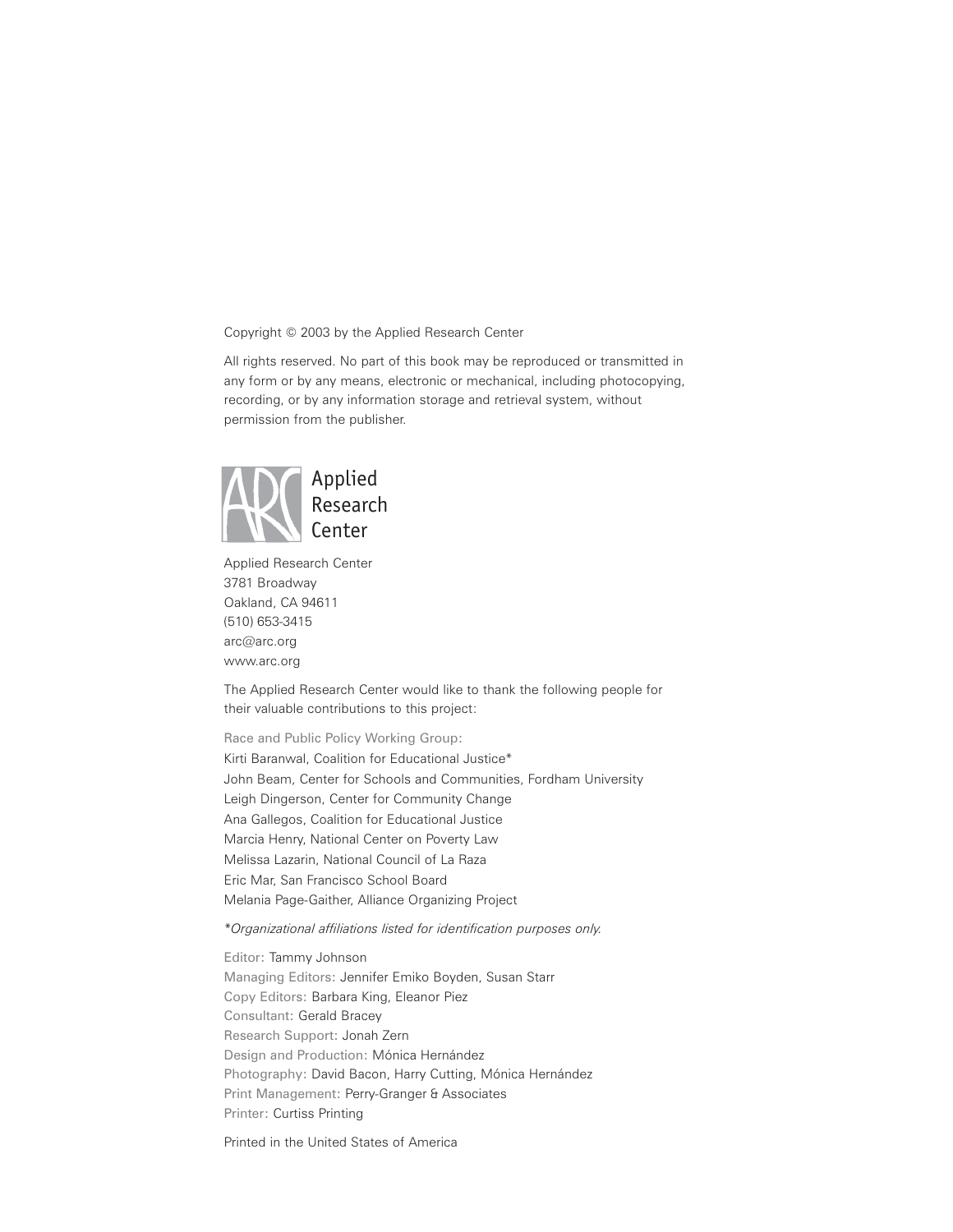## INTRODUCTION

## RACE REVEALED

6 SPECIAL EDUCATION Daniel J. Losen, Harvard Civil Rights Project

. . . . . . . . . . . . . . . . .

- 9 DROPOUT AND GRADUATION RATES Daniel J. Losen, Harvard Civil Rights Project
- 12 SEGREGATION Jacinta Ma and John Yun, Harvard Civil Rights Project
- 15 SAMPLE NEWS STORIES: RACE CONCEALED & REVEALED IN THE NEWS Jennifer Emiko Boyden, Applied Research Center

## RACE and NO CHILD LEFT BEHIND

CONTENTS

- 21 ACCOUNTABILITY Paul Weckstein, Center for Law and Education
- 31 TESTING William J. Pittz, Applied Research Center
- 41 TEACHER QUALITY Beverly Cross, University of Wisconsin, Milwaukee
- 51 READING INSTRUCTION Harold Berlak, Arizona State University

## APPENDIX

- 63 GLOSSARY OF COMMONLY USED EDUCATION TERMS
- 71 RESOURCES
- 78 REFERENCES
- 84 CONTRIBUTORS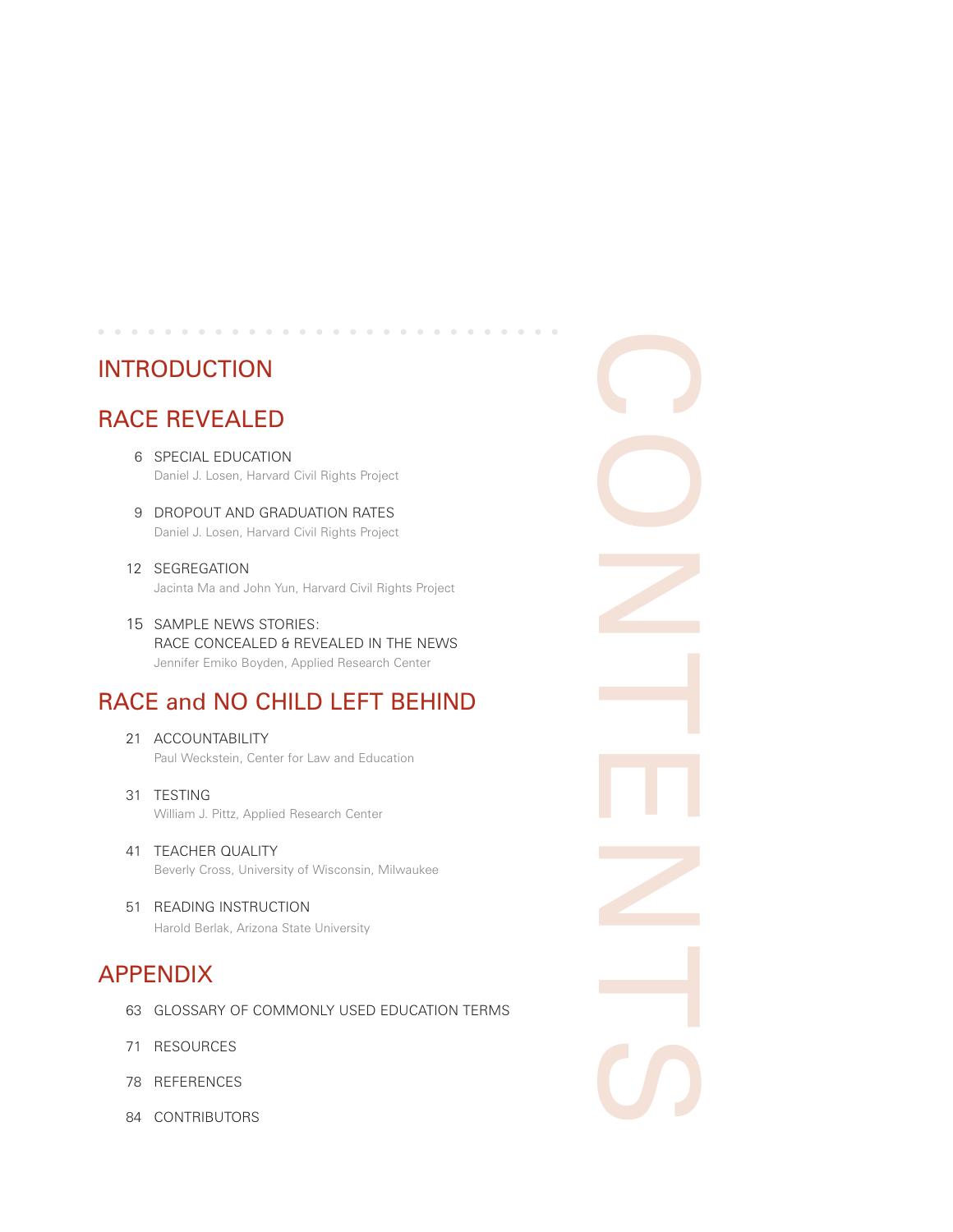**AT-A-GLANCE** 

#### NO CHILD LEFT BEHIND (NCLB) AND ACCOUNTABILITY

NCLB requires states to intervene in underperforming schools with a series of escalating responses, including: (1) technical assistance to develop school plans; (2) providing the option to transfer to better performing schools; (3) offering supplemental services such as tutoring to low-income students; and (4) a variety of governance restructuring options including turning a school over to private management, creating a public charter, or state takeover. Meanwhile, as the law is commonly understood and as it is being implemented, states' responsibility to provide the essential elements of a quality education has received considerably less attention.

#### WILL NCLB INTERVENTIONS INCREASE EDUCATIONAL OPPORTUNITIES FOR STUDENTS OF COLOR?

Consequences for underperforming schools are commonly viewed as punitive—grounded in a belief that applying more political pressure on low-income schools and districts, ones with weak structures and supports, will result in meaningful educational improvement. For children of color, who are more likely to attend under-resourced and underperforming schools, these consequences can exacerbate existing racial inequities.

#### DOES THE LAW PROVIDE OPPORTUNITIES TO ADDRESS RACIAL DISPARITIES IN EDUCATION OUTCOMES?

It is possible within the law to shift some attention to existing inequities and to think about adequate yearly progress and school identification very differently. States can hold on to a rigorous and consistent definition of "adequate yearly progress" for all students and subgroups, while changing the meaning and consequences of finding a lack of progress. A system of responses tailored more explicitly to the nature and extent of the problem, while relying more on encouraging continuous improvement and less on stigma and fear of sanctions, could improve student performance and insure that no students languish in ineffective programs.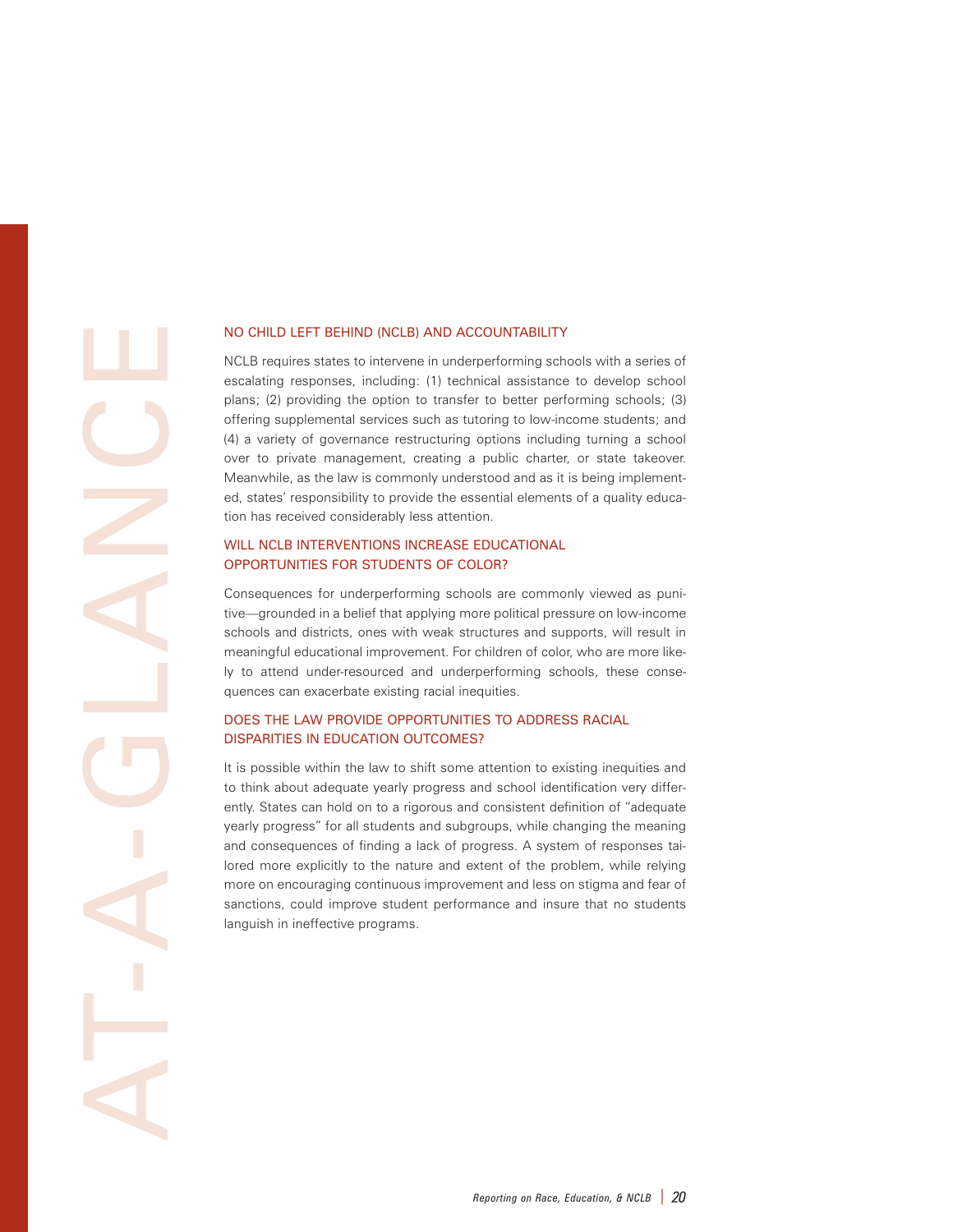

## **ACCOUNTABILITY**

THE NO CHILD LEFT BEHIND ACT (NCLB) has brought new attention to the academic achievement of children of color and low-income students. NCLB is grounded in the following premises: (1) all children can learn at a high level; (2) the achievement gap between children of color and white children (as well as between rich and poor) is not acceptable; and (3) the educational system must be held accountable for closing this gap and providing all children with the education they need to achieve at high levels. The law holds states accountable by mandating that they provide students with the elements of a quality education and intervene in schools where students do not meet state achievement goals.

As the law is commonly understood, and as it is being implemented, only the second component of this accountability system—intervention in underperforming schools—is receiving any attention. States have begun to impose new federally mandated consequences on schools that fail to demonstrate student progress without insuring that all schools have the wherewithal to provide the essential elements of a quality education. Thus, the impact of the law on educational opportunities for students of color will depend largely on the criteria for and the outcomes of these interventions.

The Nuts and Bolts of Accountability: NCLB amended Title I of the Elementary and Secondary Education Act (ESEA), the largest federal education program. In 2003, Title I granted \$11.7 billion in federal funds to schools that serve low-income children, reaching a total of 12 million children, 64 percent of whom are students of color, in about 48,000 schools.8 It also sets out a basic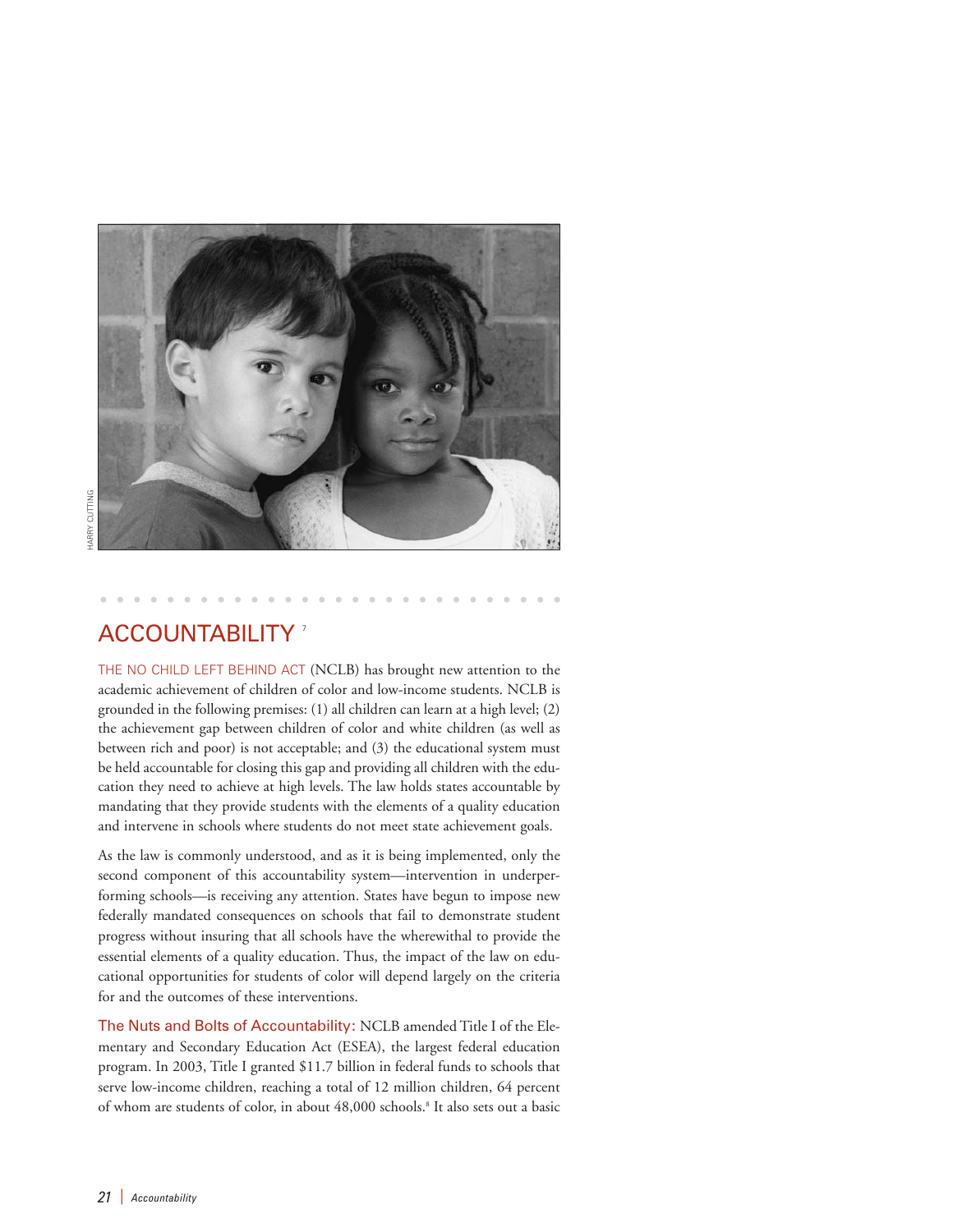framework meant to insure that students achieve state standards for what all children should learn. Title I requires each state to develop:

- Challenging standards for what all students should know and be able to do: 9
- A system of assessing whether every student has reached "proficiency" in those standards; 10
- Report cards and other public reporting of school data and assessment results, disaggregated by race, economic disadvantage, disability, migrant status, and English proficiency;
- A system of interventions when student achievement is deemed inadequate, a provision of NCLB.

Interventions begin when individual schools, school districts, or the state as a whole fail to make "adequate yearly progress" (AYP), which is the degree of improvement required to enable all students in each school's key subgroups each racial and ethnic group, low-income students, students with disabilities, and students with limited English proficiency, as well as the entire student body—to reach a proficient or advanced level by the year 2014-2015.<sup>11</sup> Three stages of regulations apply to schools that fail to make AYP. A school where students as a whole or any of the subgroups fail to make AYP for two years in a

Interventions into underperforming schools are grounded in a belief that simply applying more political pressure on low-income schools and districts will result in meaningful improvements.

row will be considered "in improvement" and must develop and implement a school improvement plan, with the involvement of parents and technical assistance from the district and/or state. The district must also allow students to transfer to other public schools that are making adequate yearly progress and must provide transportation to those schools. If, after one year of being "in improvement," the school is still not making sufficient progress, parents of lowincome students remaining in the school must also be offered the option to obtain additional services—such as tutoring—from public or private providers.

Schools that fail to meet their targets after two years "in improvement" are subject to "corrective action," which includes a revised improvement plan, continued technical assistance, and continued parental options for transfer and supplemental services. Corrective action also requires at least one of the following interventions: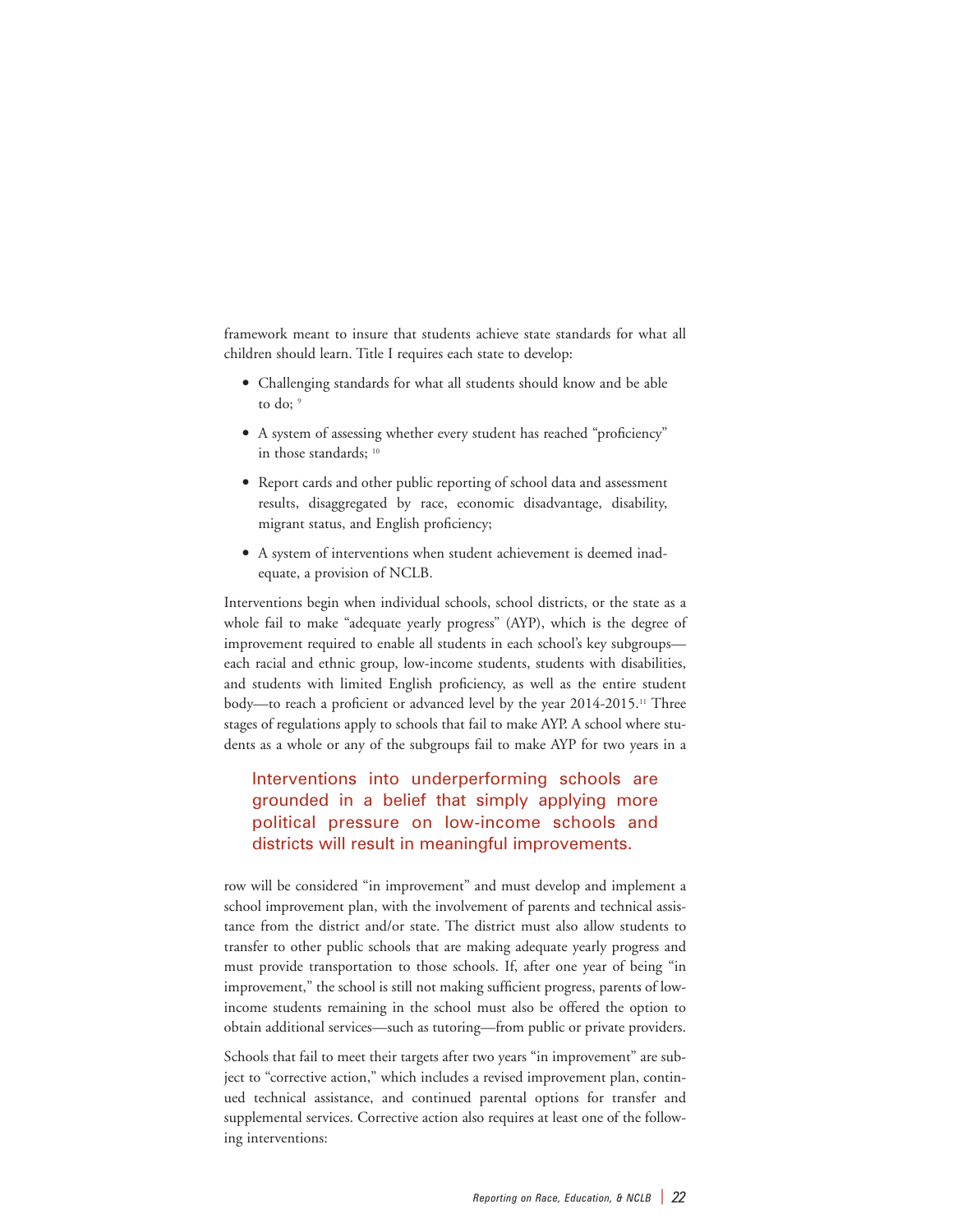- Replacement of school staff
- Full implementation of a new curriculum, with appropriate professional development
- Significant decrease in the school's management authority
- Appointment of an outside expert to advise the school on its progress
- Extension of the school year or school day
- A restructured internal organization

Finally, schools that are still behind after one full year of "corrective action" are subject to "restructuring." In this stage, the district must reopen the school as a public charter school, replace all or most of the school staff (which may include the principal), contract with a private management company to operate the school, turn the school's operation over to the state, or engage in any other fundamental restructuring of governance. Districts as a whole are subject to parallel accountability and intervention provisions.

Consequences for Children of Color: These interventions into underperforming schools are commonly viewed as punitive—grounded in a belief that simply applying more political pressure on low-income schools and districts, ones with weak structures and supports, will result in meaningful improvements. Not surprisingly, these interventions have serious implications for under-resourced schools where students of color are concentrated. Understanding these implications will require a closer look at each of the interventions.

#### School Improvement Plans

Schools that are "in improvement" or in the "corrective action" stage must develop school improvement plans. Developing improvement plans should provide an opportunity to address specific problem areas and to engage parents more intensely with the school. Increased parent involvement has been shown to directly increase student achievement for all students,<sup>12</sup> and especially for African American children.<sup>13</sup> However, school plans have often been seen as merely a bureaucratic mandate fulfilled by administrators and rarely become a meaningful collaborative process involving students, parents, teachers, and other community members. Too often, parents don't feel welcome in their children's schools, and this perception grows when parents' racial, cultural, linguistic, or class backgrounds differ from school staff.<sup>14</sup> If the development of school improvement plans excludes parents of color, students of color are likely to continue to be left behind.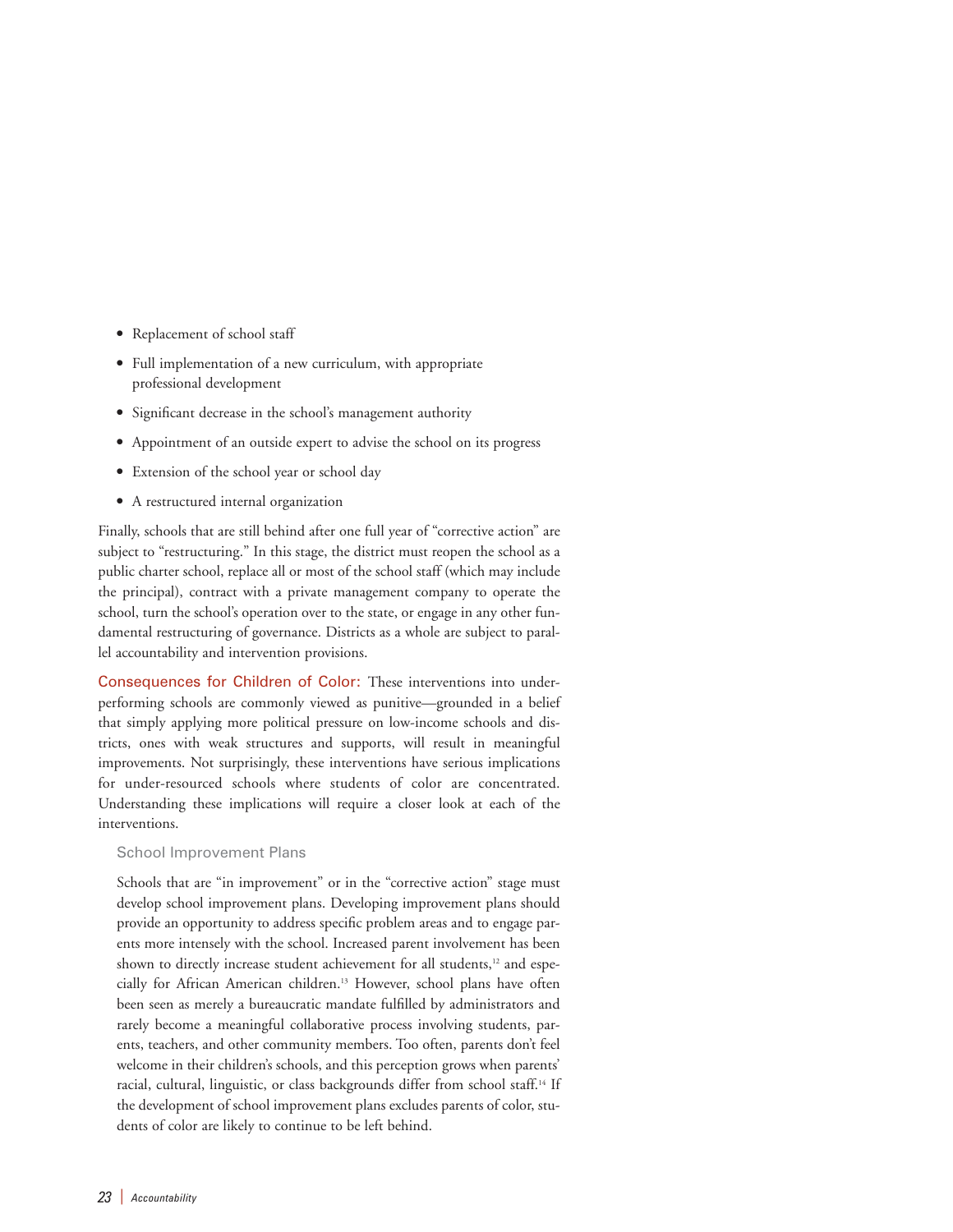#### Technical Assistance and Resources

It is also important to consider the resources and technical assistance that states provide to schools and districts identified as needing improvement or corrective action. Since the 1994 version of Title I, schools identified as underperforming have often not received meaningful and effective help despite district and state obligations to provide it.<sup>15</sup> In fact, many schools identified as underperforming have not received any help at all. Under NCLB, many more schools will fall into this category. Yet technical assistance, provided by consultants and other education professionals, may be needed to illuminate some of the significant adjustments that schools need to make to meet Title I proficiency standards. Many of these schools will need major changes in instruction, teacher quality, and resources for stu-

### The capacity and political will for diminishing public school inequities are in question considering that many states are reducing public education spending due to severe budget deficits.

dents. To the extent that technical assistance exposes resource inequities such as the fact that students of color are 1.7 times more likely than white students to be in overcrowded schools<sup>16</sup>—it remains the responsibility of states to create the educational conditions that will improve student achievement in underperforming and under-resourced schools. Considering that many states are reducing public education spending due to severe budget deficits, the capacity and political will for diminishing public school inequities are in question.

#### Transfer Options and Supplemental Services

The options to transfer to a "better" performing school or to receive supplemental services outside of regular school hours are based on the premise that students should not languish in inadequate programs. Significant questions remain, however, about the effectiveness of these options. Students of color and low-income students are often concentrated in overcrowded urban districts, where neighboring schools have little room to accept transfer students. In districts with few other schools that are making adequate progress or schools that present barriers such as restrictive admissions requirements, children with the greatest need may not benefit at all. Meanwhile, access to supplemental services and transfer options will depend upon families getting enough information and assistance to select, negotiate, and monitor those services.<sup>17</sup> For students with limited English proficiency and students with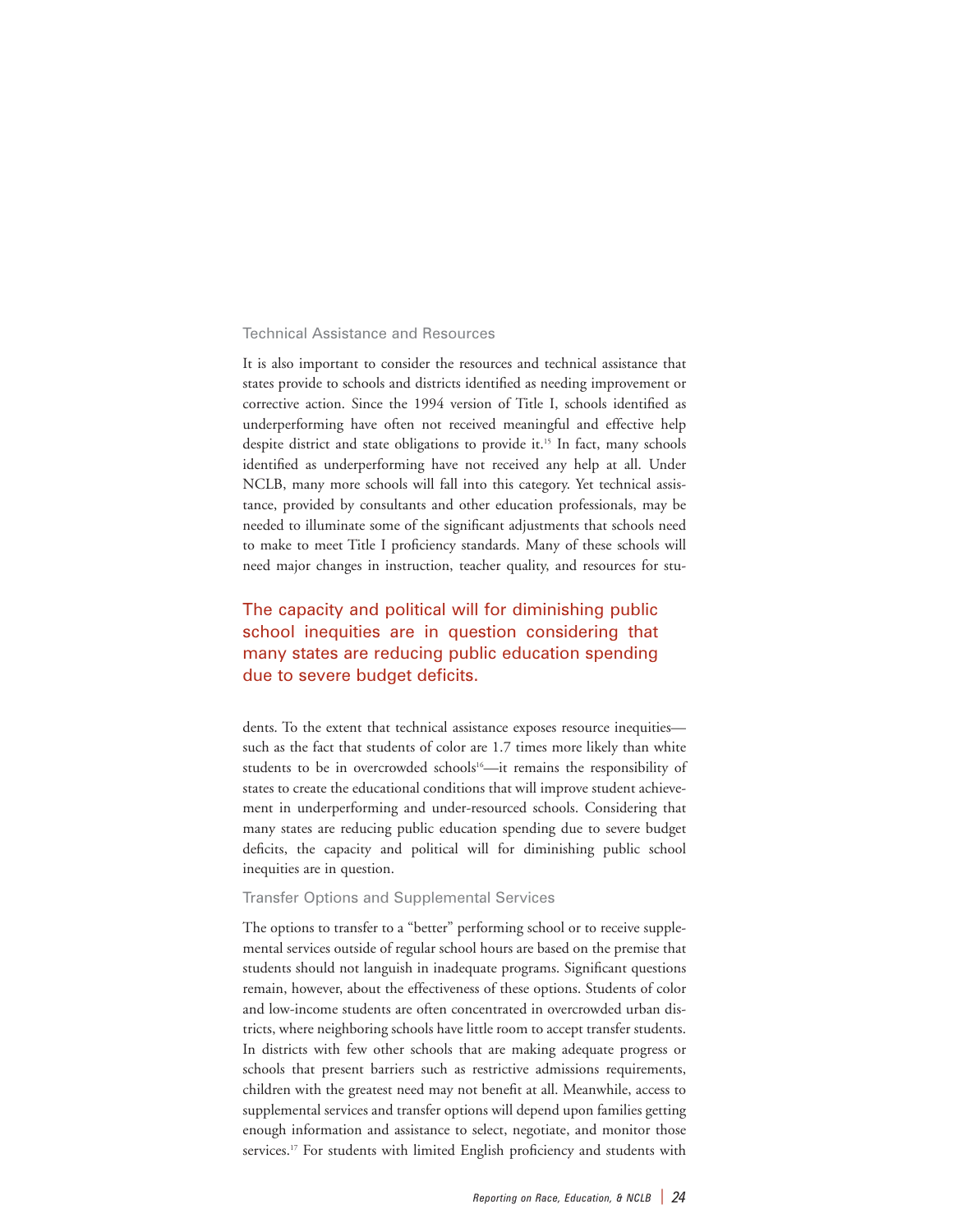disabilities, this requires additional resources and attention. Department of Education guidelines have significant potential for civil rights violations both by allowing religiously affiliated service providers to exclude some students and by indicating that districts and states may provide some students with a constricted range of transfer and supplemental service choices.

The focus on helping students transfer may also have an impact on the resources of a school and school district. Schools that lose students to the transfer option will typically no longer receive the state and local money attached to those students' enrollment. Meanwhile, districts must use Title I money to pay for the transportation costs of students who choose to transfer, and for supplemental services for students below a certain income threshold. The financial impact will depend on how many students choose these options, but will to a greater or lesser extent diminish resources for the school's core academic program.

#### Restructuring and For-Profit Management

The third "restructuring" stage includes options for intervention that allow schools to be turned over to private management. Limited experiments with for-profit managers of public schools have mixed results in terms of their ability to improve student performance and to insure adequate resources for a quality education.18 Questions of discrimination also arise. For example, Edison Schools, Inc., the nation's largest for-profit manager of public schools, has been accused of purposefully excluding students of color.<sup>19</sup> The U.S. Department of Education's interpretation of NCLB also opens the doors for privatization of mandatory supplemental services, without guaranteeing that these providers are accountable to the same civil rights laws that

### There are grave implications for students of color who may be denied access to private schools and remain trapped in public schools that have even fewer resources.

govern public schools. In particular, under the Department's interpretation, religiously affiliated providers would be exempt from civil rights obligations. Meanwhile, it is possible that voucher advocates will make the failure of NCLB to improve public education highly visible, further shifting the focus from public schools to private options. This shift has potentially grave implications for students of color, who may be denied access to private schools and remain trapped in public schools that have even fewer resources. On the other hand, parents have not rushed to use the transfer option, even to public schools with a documented record of higher achievement, which may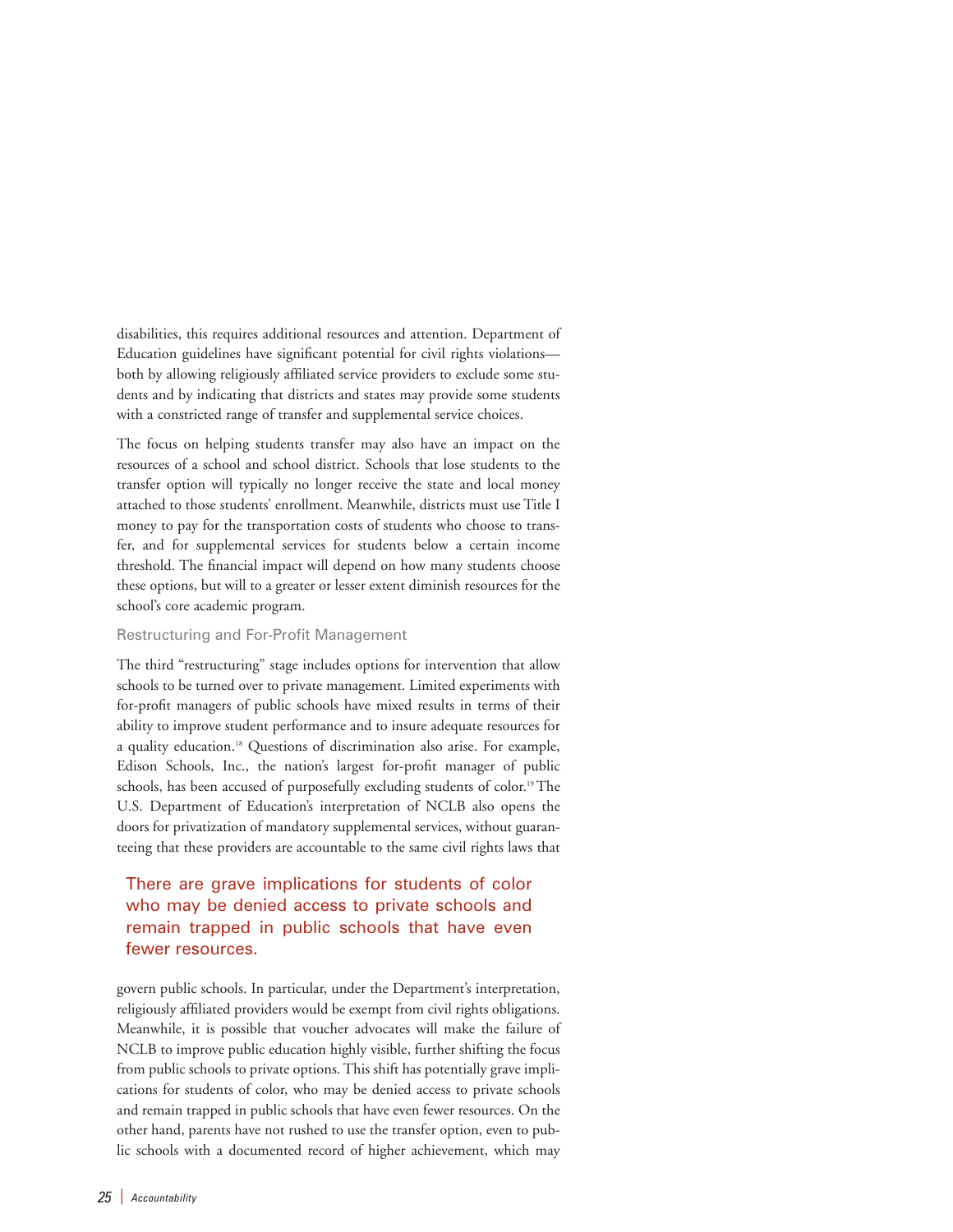weaken the case for vouchers.<sup>20</sup> All these issues must be watched closely as the law approaches full implementation.

#### Unanticipated Consequences

Another reality of the NCLB accountability system is that some schools, districts, and states seek out short-term but counterproductive escape hatches—such as lowering the definition of "proficient," not counting certain children in determining school performance, or substituting test preparation for deeper mastery of the standards.<sup>21</sup> "Teaching to the test" is a particular hazard in under-resourced schools, where more students are in jeopardy of failure. Meanwhile, students of color may be more vulnerable to being "pushed out" through grade retention, tracking into alternative programs, or discipline policies, all of which have negative consequences for educational attainment and life outcomes. When schools, districts, and states respond with such short-term strategies, the quality of education for many students of color and low-income students suffers.

Rethinking Progress and Accountability: The common understanding of these consequences—and thus the way they are likely to be implemented are punitive and stigmatizing, and have the potential to exacerbate existing racial inequities in public schools. But it is also possible within the law to shift some attention to preexisting inequities and to think about adequate yearly progress and school identification very differently. States can hold on to a rigorous and consistent definition of "adequate yearly progress" for all students and subgroups, while changing the meaning and consequences of finding a lack of progress. A system of responses tailored more explicitly to the nature and extent of the problem, while relying more on encouraging continuous improvement and less on stigma and fear of sanctions, could improve student performance and insure that NCLB attains its stated goals.

### The problem is not with the Act's focus on student progress but rather with how the system responds when gaps in such progress are identified.

Such a system of accountability would monitor students on their path toward mastery of challenging standards. When students are not on such a path, effective intervention is necessary. This is true regardless of whether the lack of progress is found in a single student, a single subject area, a population subgroup, or an entire school. From this vantage point, the problem is not with the Act's focus on student progress but rather with how the system responds when gaps in such progress are identified. Rather than labeling some schools "good"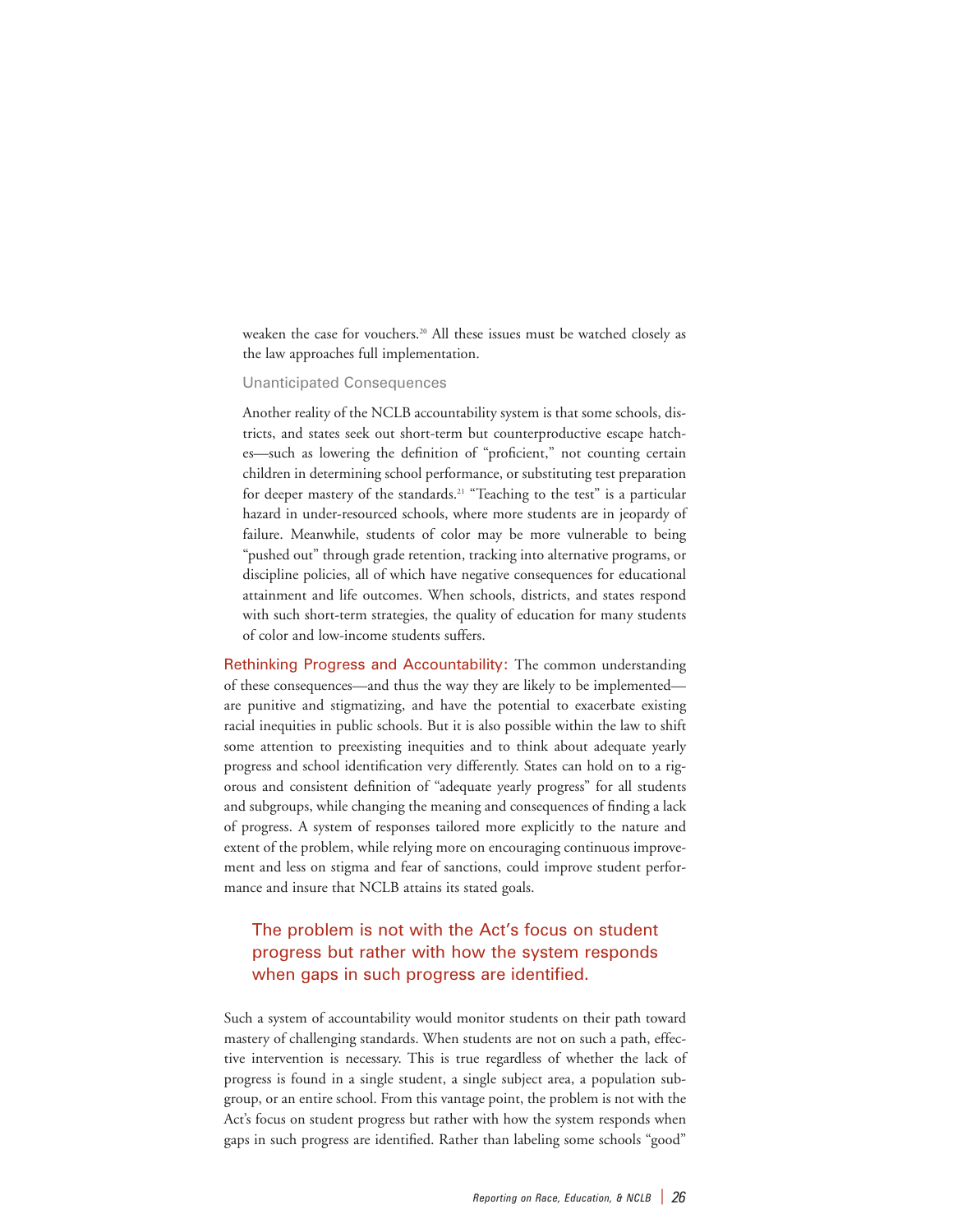and some "bad," the system must acknowledge that in varying degrees virtually every school needs to do some things differently if all its students are to become able to meet higher standards. Schools must work to become successful learning communities that take responsibility for themselves and the achievement of their students, identify weaknesses, respond with well-designed improvements, and then provide further supports if those interventions are not successful.

The ability of schools to reach this standard depends first on having the skills, resources, and dedication to provide the essential elements of a quality education. Some key provisions of pre-NCLB regulations address the baseline of what schools need to provide so that all students can achieve at high levels. These mandates can be the basis for effectively challenging the punitive aspects of NCLB. Since 1994, Title I has required schools to provide students with

- An accelerated, enriched curriculum aligned with the standards.
- Effective instruction from highly qualified teachers, who are receiving intensive, ongoing, high-quality staff development.
- Timely, effective assistance whenever an individual student is experiencing difficulty mastering any of the standards.

Parent and community involvement should play a central role in guaranteeing that these provisions are being met. Since 1994, the law has required schools to work with parents to develop an educational program, $22$  mandating that

- The school's educational plan—spelling out *how* it will provide the required elements of a quality and effective curriculum, instruction, staffing, staff development, and individual assistance—must be developed *jointly* with the parents of the school and be based on a comprehensive needs assessment. This assessment should provide an opportunity for parents, teachers, and administrators to identify critical resource inequities that challenge many overcrowded and underperforming schools where students of color are concentrated.
- A parent involvement policy that is *jointly developed with* and *agreed upon* by the parents of the school must spell out how parents will be involved in developing the program plan for providing these quality elements. This agreed-upon policy must also detail how parents will receive accessible information, training, and other assistance needed to understand the law, monitor their children's performance, and participate effectively.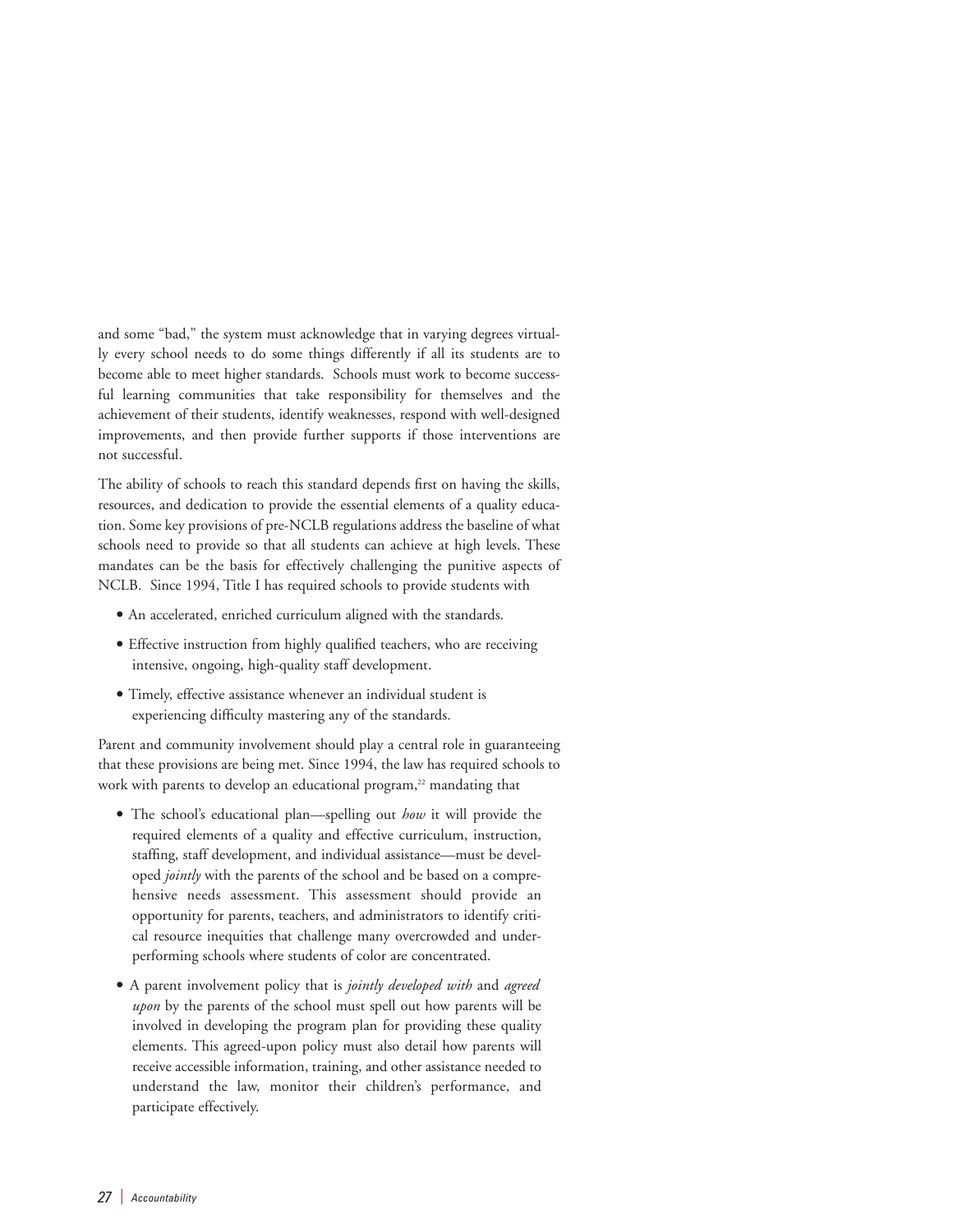The state shares responsibility for insuring local compliance with these Title I provisions on program quality and parent involvement. Moreover, Title I law requires the state's plan to spell out *how* it will help each district and school develop the capacity to comply with these quality provisions—enriched curriculum, qualified teachers and teacher training, and individualized assistance.<sup>23</sup> Yet despite these requirements of the law, and the primary role of states in funding and administering public education, the political will to provide the necessary resources for schools to put these elements into effect is still missing.

As any frustrated parent, good school administrator, or education advocate knows, meaningful parental involvement doesn't happen with the wave of a magic wand. Successful engagement of parents often requires separate, dedicated staff supported by adequate resources, skills, and knowledge of the community. To be successful, this process must overcome barriers of culture, language, and discrimination that often alienate parents of color from the school community. Supporters of NCLB often assume that data provided to parents and the public through report cards and other means will itself stimulate schools to improve and empower parents and the public to push for improvement.

### NCLB provisions should be matched with the obligations that states, districts, and schools have under Title VI of the Civil Rights Act of 1964 to identify sources of racial disparities.

But achievement data is insufficient without the ability to analyze the quality of the school's educational inputs (curriculum, teacher quality, facilities and materials, intervention services, etc.) and understand how they could be improved. While the school improvement plan required of schools that are "in improvement" is supposed to be based on a needs assessment, it's likely that this assessment may incorporate little beyond test results. Youth, parents, and communities will be better equipped to effectively organize and hold schools, districts, and states accountable to Title I provisions if they have access to other information, such as data from the U.S. Office for Civil Rights Elementary and Secondary school survey forms. These surveys provide information on indicators such as special education, ability grouping, magnet schools or programs, and data on corporal punishment, suspension, high school diplomas, and certificates of attendance or completion. Similarly, the NCLB provisions should be matched with the obligations that states, districts, and schools have under Title VI of the Civil Rights Act of 1964 to identify sources of racial disparities in educational achievements and to take effective steps to eliminate those disparities.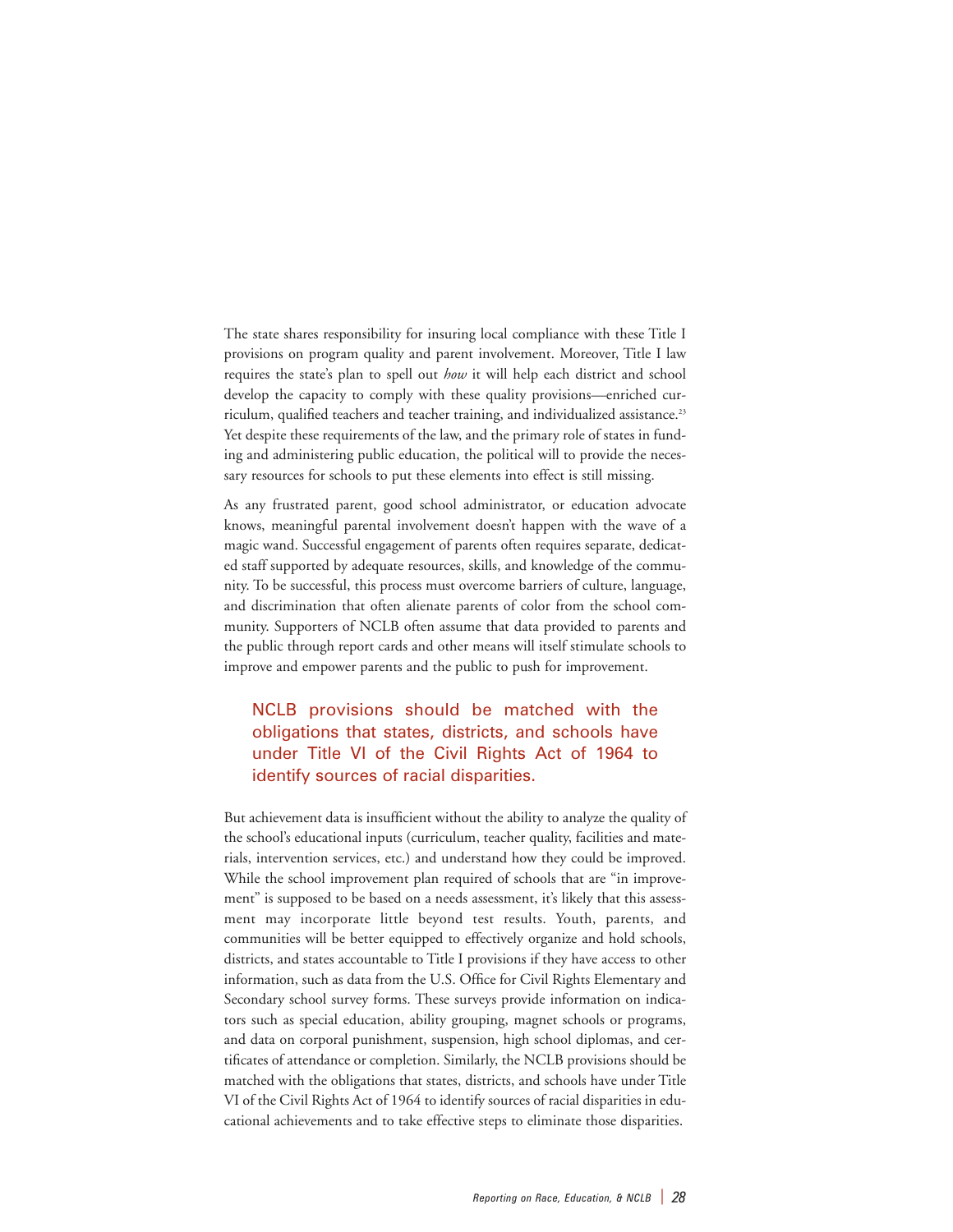The full implementation of the Title I school-level provisions on program quality and parental involvement would go a long way towards guaranteeing a highquality education for students of color and low-income students. Yet, few parents know about these provisions, which also remain poorly understood by many schools. To help leverage Title I provisions, three important needs related to inequities in power and resources must be addressed:

- State, federal, and district agencies must provide parents and students with adequate information, training, governance information, and advocacy assistance.
- A system of independent monitoring and enforcement of the process and implementation requirements should be in place.
- Schools and parents must articulate and demand the resources necessary for implementing the essential elements of a quality education.

Conclusion: NCLB could fall short of its intended purpose or even make some matters worse in a number of very troubling ways, some of which are already realities. When a law is passed with the stated intent of benefiting underprivileged groups, the same political or economic inequalities that disadvantage them in the first place typically make them least able to influence the way the law is implemented to insure that it benefits them. While the law is far from perfect, the path to averting or combating most of these negative possibilities is found in the words of the law itself. If the nation's leaders are serious about leaving no child behind, then they must redirect the focus of accountability to one that proactively addresses the systemic issues of racial disparities and resource inequities that plague the nation's public schools.  $\bigcirc$ 

#### REPORTER QUESTIONS ON ACCOUNTABILITY

- 1. During any stage of action (improvement, corrective, or restructuring), what is being done to address capacity limitations or resource inequities that a school or district may face?
- 2. Do schools create and implement clear and effective plans, as required by Title I, for how they will provide the high-quality curriculum, instruction, and individual assistance students need to attain proficiency on high standards? What are states doing to assist and monitor schools' efforts to meet those obligations?
- 3. Are low-income parents and parents of color empowered and engaged in these planning processes at the level required in the law—as real, informed partners in jointly developing the programs for providing high-quality education?